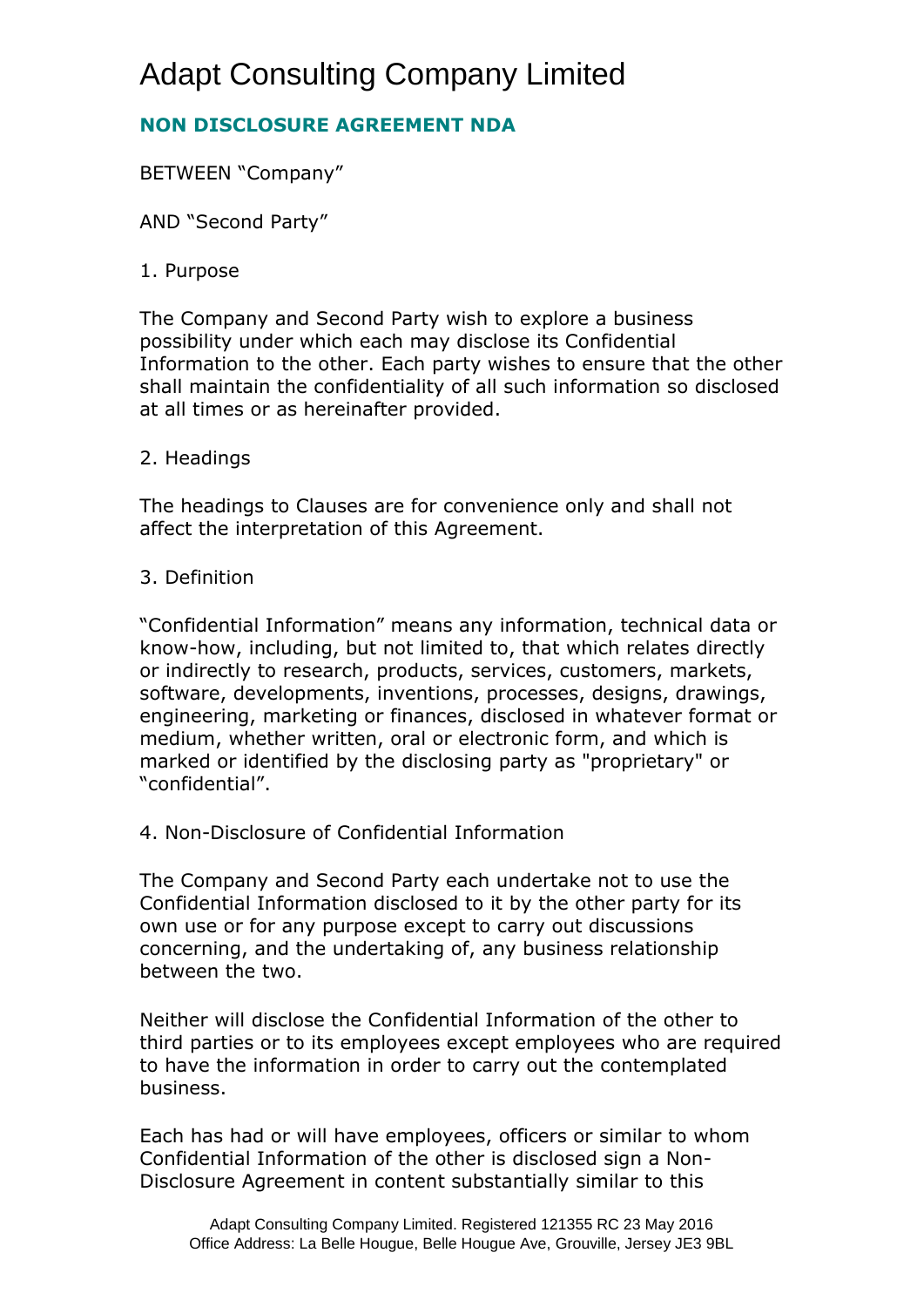# **Adapt Consulting Company**

Agreement and will notify the other in writing of the names of the persons who have had access to Confidential Information of the other party. Each agrees that it will take all reasonable steps to protect the secrecy of and avoid disclosure or use of Confidential Information of the other in order to prevent it from falling into the public domain or the possession of unauthorized persons.

Each agrees to notify the other in writing of any misuse or misappropriation of Confidential Information of the other that may come to its attention.

5. Return of Materials

Any materials or documents which have been furnished by one party to the other will be promptly returned, accompanied by all reproductions including paper and digital copies of such documentation, either when requested or after the business possibility has been rejected or concluded.

6. Intellectual Property Rights

Nothing in this Agreement is intended to grant any rights under any patent or copyright of either party, nor shall this Agreement grant either party any rights in or to the other party's Confidential Information, except the limited right to review such Confidential Information solely for the purposes of determining whether to enter into the proposed business relationship between the parties and carrying out such relationship. The disclosing party warrants that it has the right to disclose its Confidential Information to the receiving party. Otherwise, all information is provided "as is" and without any warranty, express, implied or otherwise, regarding its accuracy or performance.

# 7. Term

Each party hereto may, at any time, terminate this Agreement by providing 30 days written notice. Notwithstanding any termination, the obligations of each party including, but not limited to, maintaining the confidentiality of the confidential information it has received under this Agreement shall continue for the period of 1 year after any termination.

# 8. Enforcement